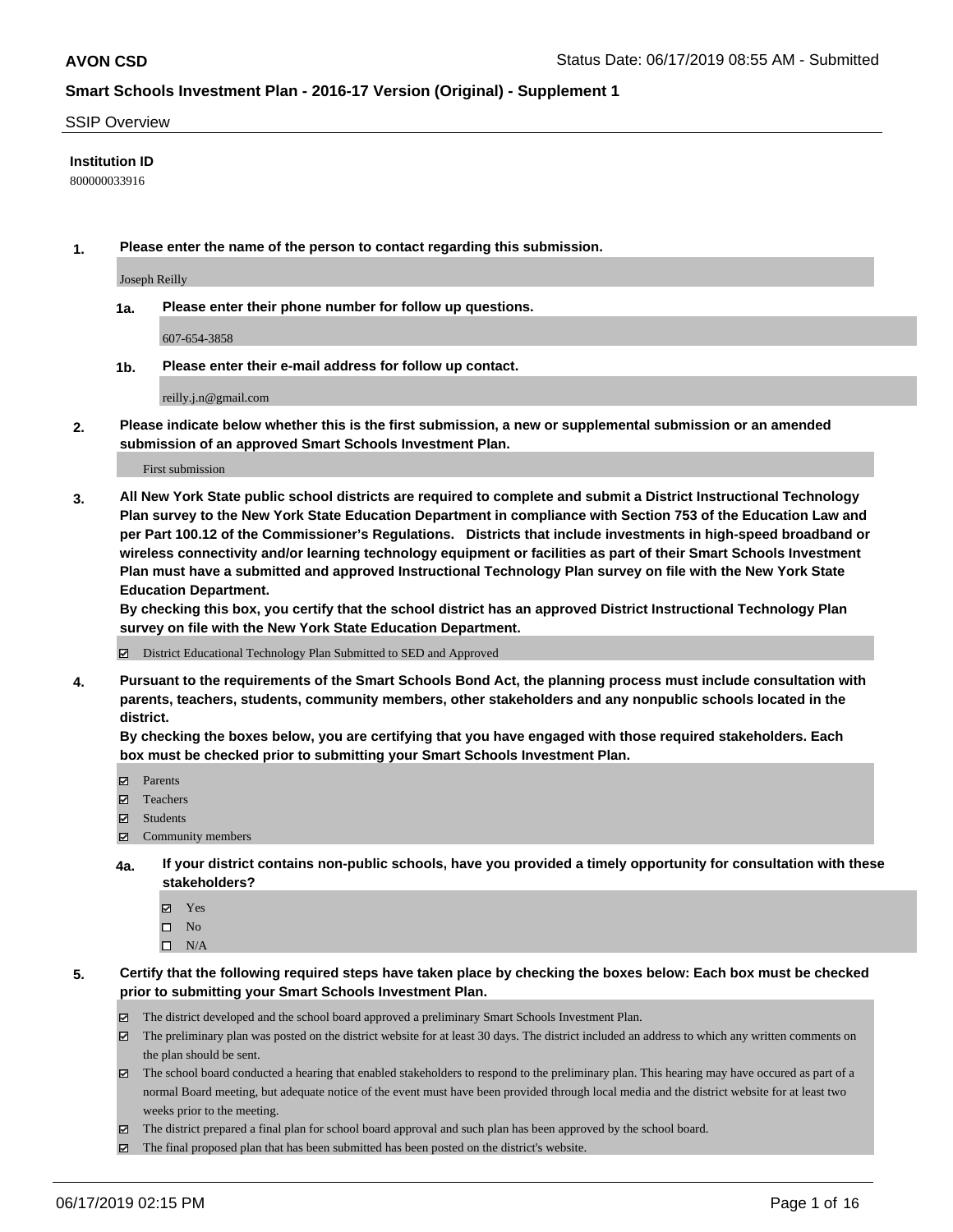SSIP Overview

**5a. Please upload the proposed Smart Schools Investment Plan (SSIP) that was posted on the district's website, along with any supporting materials. Note that this should be different than your recently submitted Educational Technology Survey. The Final SSIP, as approved by the School Board, should also be posted on the website and remain there during the course of the projects contained therein.**

june 12 2017- smart bond presentation- avon board of education.pdf power point presentation smart bond to boe 1-8-18.pdf

**5b. Enter the webpage address where the final Smart Schools Investment Plan is posted. The Plan should remain posted for the life of the included projects.**

http://www.avoncsd.org/district.cfm?subpage=1998573

**6. Please enter an estimate of the total number of students and staff that will benefit from this Smart Schools Investment Plan based on the cumulative projects submitted to date.**

800

**7. An LEA/School District may partner with one or more other LEA/School Districts to form a consortium to pool Smart Schools Bond Act funds for a project that meets all other Smart School Bond Act requirements. Each school district participating in the consortium will need to file an approved Smart Schools Investment Plan for the project and submit a signed Memorandum of Understanding that sets forth the details of the consortium including the roles of each respective district.**

 $\Box$  The district plans to participate in a consortium to partner with other school district(s) to implement a Smart Schools project.

**8. Please enter the name and 6-digit SED Code for each LEA/School District participating in the Consortium.**

| <b>Partner LEA/District</b> | ISED BEDS Code |
|-----------------------------|----------------|
| (No Response)               | (No Response)  |

**9. Please upload a signed Memorandum of Understanding with all of the participating Consortium partners.**

(No Response)

**10. Your district's Smart Schools Bond Act Allocation is:**

\$720,747

**11. Enter the budget sub-allocations by category that you are submitting for approval at this time. If you are not budgeting SSBA funds for a category, please enter 0 (zero.) If the value entered is \$0, you will not be required to complete that survey question.**

|                                       | Sub-<br><b>Allocations</b> |
|---------------------------------------|----------------------------|
| School Connectivity                   | l 0                        |
| Connectivity Projects for Communities | $\overline{0}$             |
| <b>Classroom Technology</b>           | 218,980                    |
| Pre-Kindergarten Classrooms           | $\overline{0}$             |
| Replace Transportable Classrooms      | $\overline{0}$             |
| High-Tech Security Features           | 60,049                     |
| <b>Totals:</b>                        | 279,029                    |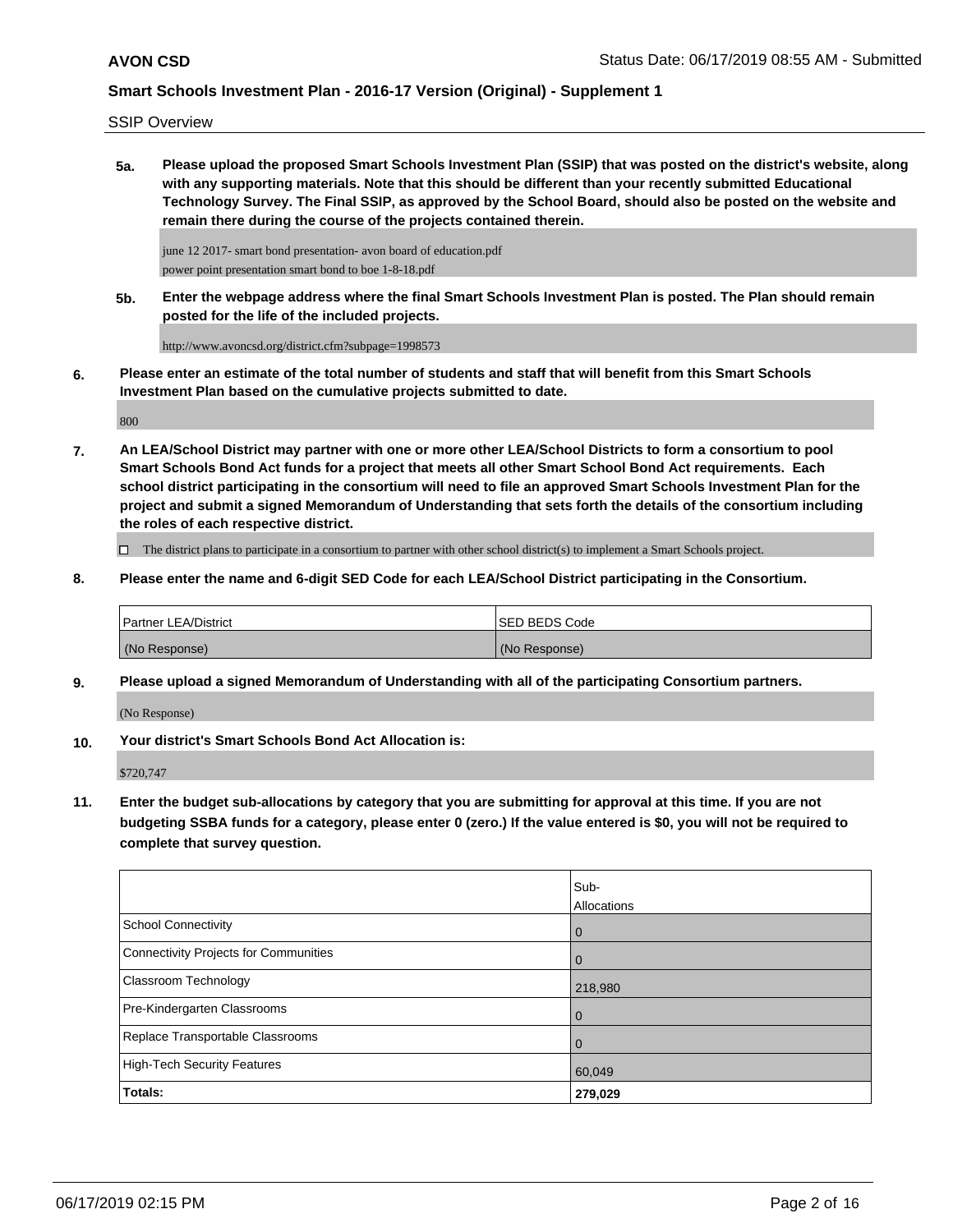School Connectivity

- **1. In order for students and faculty to receive the maximum benefit from the technology made available under the Smart Schools Bond Act, their school buildings must possess sufficient connectivity infrastructure to ensure that devices can be used during the school day. Smart Schools Investment Plans must demonstrate that:**
	- **• sufficient infrastructure that meets the Federal Communications Commission's 100 Mbps per 1,000 students standard currently exists in the buildings where new devices will be deployed, or**
	- **• is a planned use of a portion of Smart Schools Bond Act funds, or**
	- **• is under development through another funding source.**

**Smart Schools Bond Act funds used for technology infrastructure or classroom technology investments must increase the number of school buildings that meet or exceed the minimum speed standard of 100 Mbps per 1,000 students and staff within 12 months. This standard may be met on either a contracted 24/7 firm service or a "burstable" capability. If the standard is met under the burstable criteria, it must be:**

**1. Specifically codified in a service contract with a provider, and**

**2. Guaranteed to be available to all students and devices as needed, particularly during periods of high demand, such as computer-based testing (CBT) periods.**

**Please describe how your district already meets or is planning to meet this standard within 12 months of plan submission.**

(No Response)

**1a. If a district believes that it will be impossible to meet this standard within 12 months, it may apply for a waiver of this requirement, as described on the Smart Schools website. The waiver must be filed and approved by SED prior to submitting this survey.**

 $\Box$  By checking this box, you are certifying that the school district has an approved waiver of this requirement on file with the New York State Education Department.

**2. Connectivity Speed Calculator (Required)**

|                         | l Number of<br><b>Students</b> | Multiply by<br>100 Kbps | Divide by 1000 Current Speed<br>to Convert to<br>Required<br>Speed in Mb | l in Mb          | Expected<br>Speed to be<br>Attained Within   Required<br>12 Months | Expected Date<br><b>When</b><br>Speed Will be<br><b>Met</b> |
|-------------------------|--------------------------------|-------------------------|--------------------------------------------------------------------------|------------------|--------------------------------------------------------------------|-------------------------------------------------------------|
| <b>Calculated Speed</b> | (No<br>Response)               | (No Response)           | (No<br>Response)                                                         | (No<br>Response) | (No<br>Response)                                                   | (No<br>Response)                                            |

**3. Describe how you intend to use Smart Schools Bond Act funds for high-speed broadband and/or wireless connectivity projects in school buildings.**

(No Response)

**4. Describe the linkage between the district's District Instructional Technology Plan and the proposed projects. (There should be a link between your response to this question and your response to Question 1 in Part E. Curriculum and Instruction "What are the district's plans to use digital connectivity and technology to improve teaching and learning?)**

(No Response)

**5. If the district wishes to have students and staff access the Internet from wireless devices within the school building, or in close proximity to it, it must first ensure that it has a robust Wi-Fi network in place that has sufficient bandwidth to meet user demand.**

**Please describe how you have quantified this demand and how you plan to meet this demand.**

(No Response)

**6. As indicated on Page 5 of the guidance, the Office of Facilities Planning will have to conduct a preliminary review**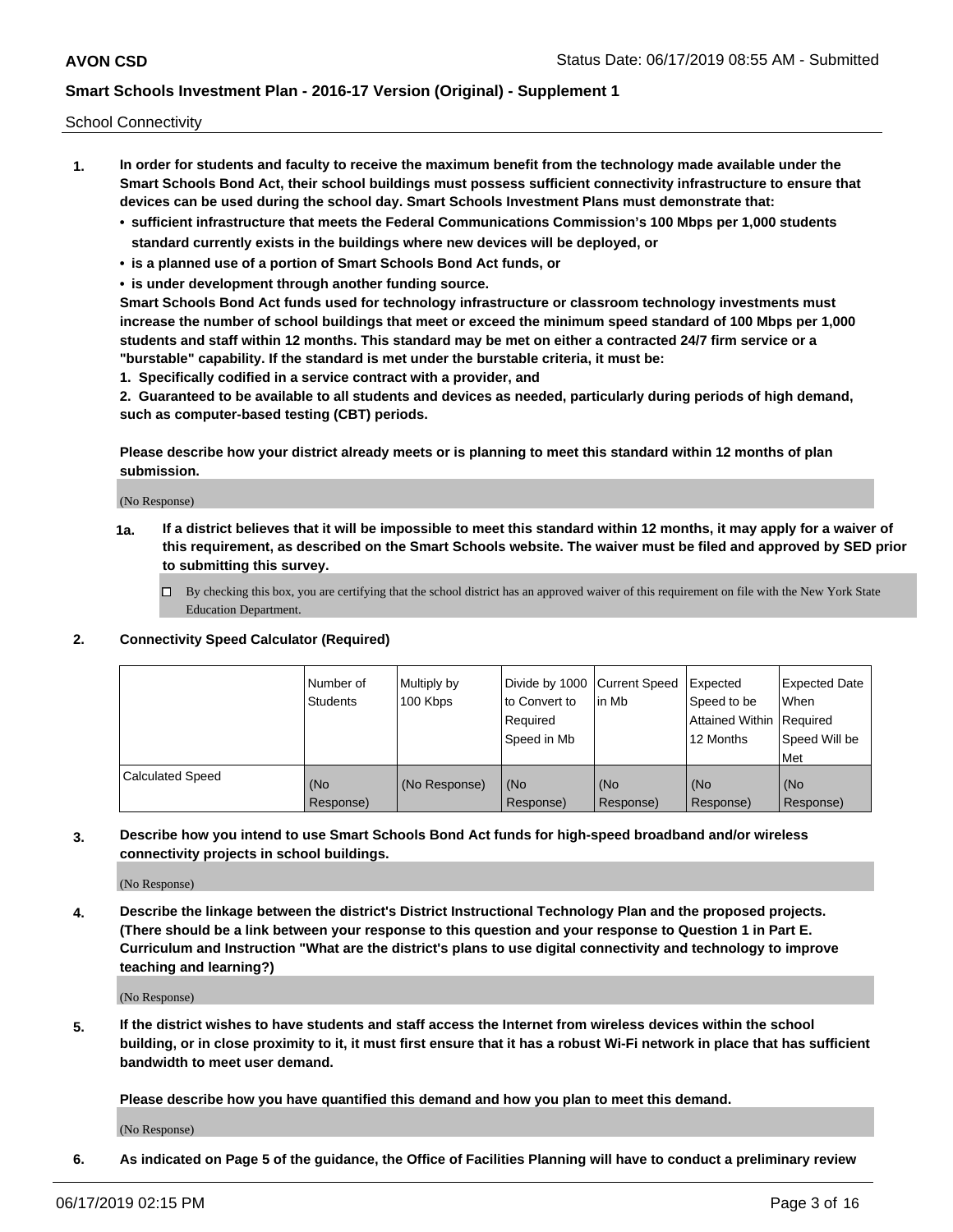School Connectivity

**of all capital projects, including connectivity projects.**

**Please indicate on a separate row each project number given to you by the Office of Facilities Planning.**

| Project Number |  |
|----------------|--|
|                |  |
|                |  |
|                |  |
| (No Response)  |  |
|                |  |
|                |  |
|                |  |

**7. Certain high-tech security and connectivity infrastructure projects may be eligible for an expedited review process as determined by the Office of Facilities Planning.**

**Was your project deemed eligible for streamlined review?**

(No Response)

**8. Include the name and license number of the architect or engineer of record.**

| Name          | License Number |
|---------------|----------------|
| (No Response) | (No Response)  |

**9. If you are submitting an allocation for School Connectivity complete this table. Note that the calculated Total at the bottom of the table must equal the Total allocation for this category that you entered in the SSIP Overview overall budget.** 

|                                            | Sub-              |
|--------------------------------------------|-------------------|
|                                            | <b>Allocation</b> |
| Network/Access Costs                       | (No Response)     |
| <b>Outside Plant Costs</b>                 | (No Response)     |
| School Internal Connections and Components | (No Response)     |
| <b>Professional Services</b>               | (No Response)     |
| Testing                                    | (No Response)     |
| <b>Other Upfront Costs</b>                 | (No Response)     |
| <b>Other Costs</b>                         | (No Response)     |
| Totals:                                    | 0                 |

**10. Please detail the type, quantity, per unit cost and total cost of the eligible items under each sub-category. This is especially important for any expenditures listed under the "Other" category. All expenditures must be eligible for tax-exempt financing to be reimbursed through the SSBA. Sufficient detail must be provided so that we can verify this is the case. If you have any questions, please contact us directly through smartschools@nysed.gov. NOTE: Wireless Access Points should be included in this category, not under Classroom Educational Technology, except those that will be loaned/purchased for nonpublic schools.**

| Select the allowable expenditure | Item to be purchased | Quantity      | <b>Cost per Item</b> | <b>Total Cost</b> |
|----------------------------------|----------------------|---------------|----------------------|-------------------|
| type.                            |                      |               |                      |                   |
| Repeat to add another item under |                      |               |                      |                   |
| each type.                       |                      |               |                      |                   |
| (No Response)                    | (No Response)        | (No Response) | (No Response)        | (No Response)     |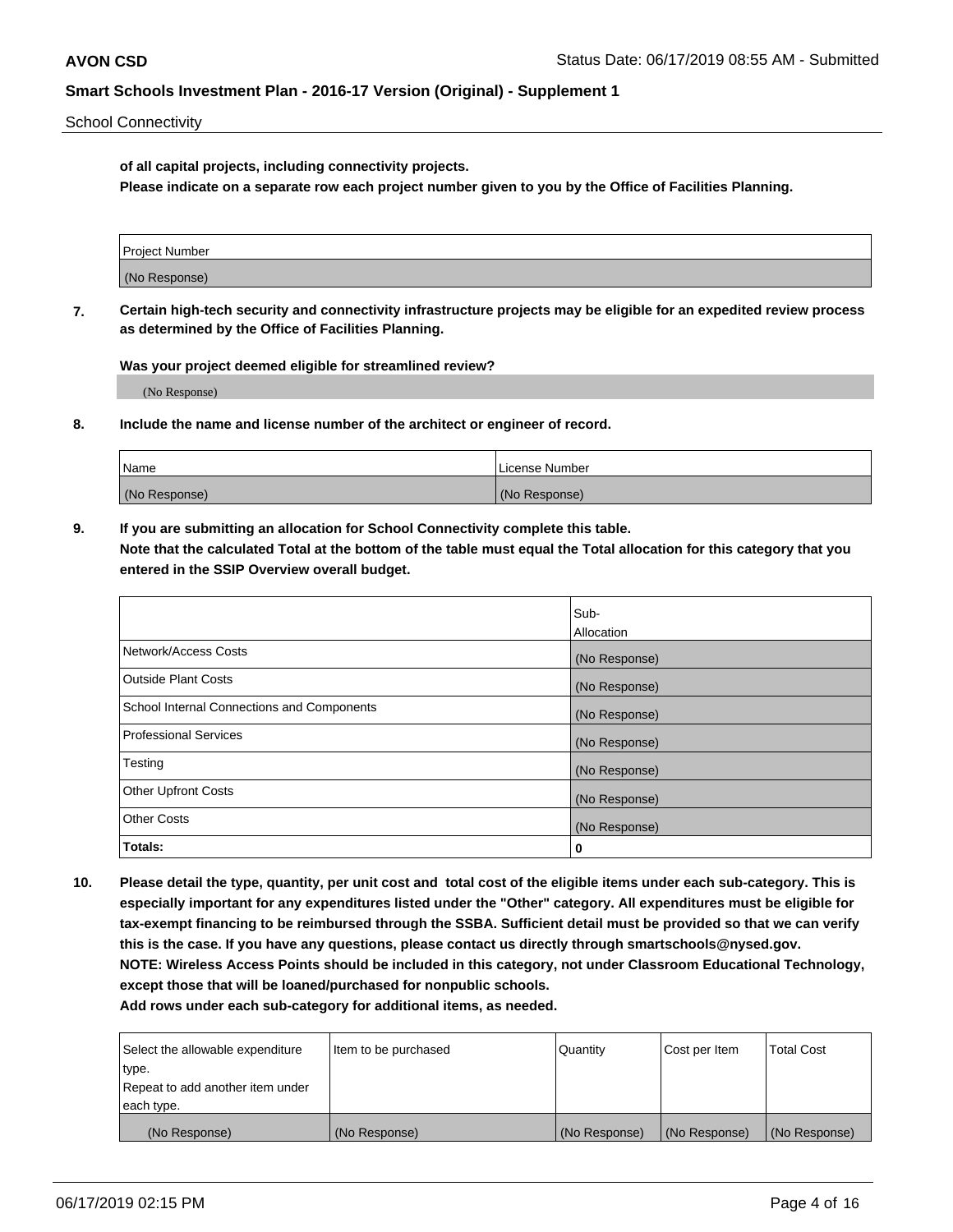Community Connectivity (Broadband and Wireless)

**1. Describe how you intend to use Smart Schools Bond Act funds for high-speed broadband and/or wireless connectivity projects in the community.**

(No Response)

**2. Please describe how the proposed project(s) will promote student achievement and increase student and/or staff access to the Internet in a manner that enhances student learning and/or instruction outside of the school day and/or school building.**

(No Response)

**3. Community connectivity projects must comply with all the necessary local building codes and regulations (building and related permits are not required prior to plan submission).**

 $\Box$  I certify that we will comply with all the necessary local building codes and regulations.

**4. Please describe the physical location of the proposed investment.**

(No Response)

**5. Please provide the initial list of partners participating in the Community Connectivity Broadband Project, along with their Federal Tax Identification (Employer Identification) number.**

| <b>Project Partners</b> | <sup>I</sup> Federal ID # |
|-------------------------|---------------------------|
| (No Response)           | (No Response)             |

**6. If you are submitting an allocation for Community Connectivity, complete this table.**

**Note that the calculated Total at the bottom of the table must equal the Total allocation for this category that you entered in the SSIP Overview overall budget.**

|                              | Sub-Allocation |
|------------------------------|----------------|
| Network/Access Costs         | (No Response)  |
| Outside Plant Costs          | (No Response)  |
| <b>Tower Costs</b>           | (No Response)  |
| Customer Premises Equipment  | (No Response)  |
| <b>Professional Services</b> | (No Response)  |
| Testing                      | (No Response)  |
| <b>Other Upfront Costs</b>   | (No Response)  |
| <b>Other Costs</b>           | (No Response)  |
| Totals:                      | 0              |

**7. Please detail the type, quantity, per unit cost and total cost of the eligible items under each sub-category. This is especially important for any expenditures listed under the "Other" category. All expenditures must be capital-bond eligible to be reimbursed through the SSBA. If you have any questions, please contact us directly through smartschools@nysed.gov.**

| Select the allowable expenditure | Item to be purchased | Quantity      | Cost per Item | <b>Total Cost</b> |
|----------------------------------|----------------------|---------------|---------------|-------------------|
| type.                            |                      |               |               |                   |
| Repeat to add another item under |                      |               |               |                   |
| each type.                       |                      |               |               |                   |
| (No Response)                    | (No Response)        | (No Response) | (No Response) | (No Response)     |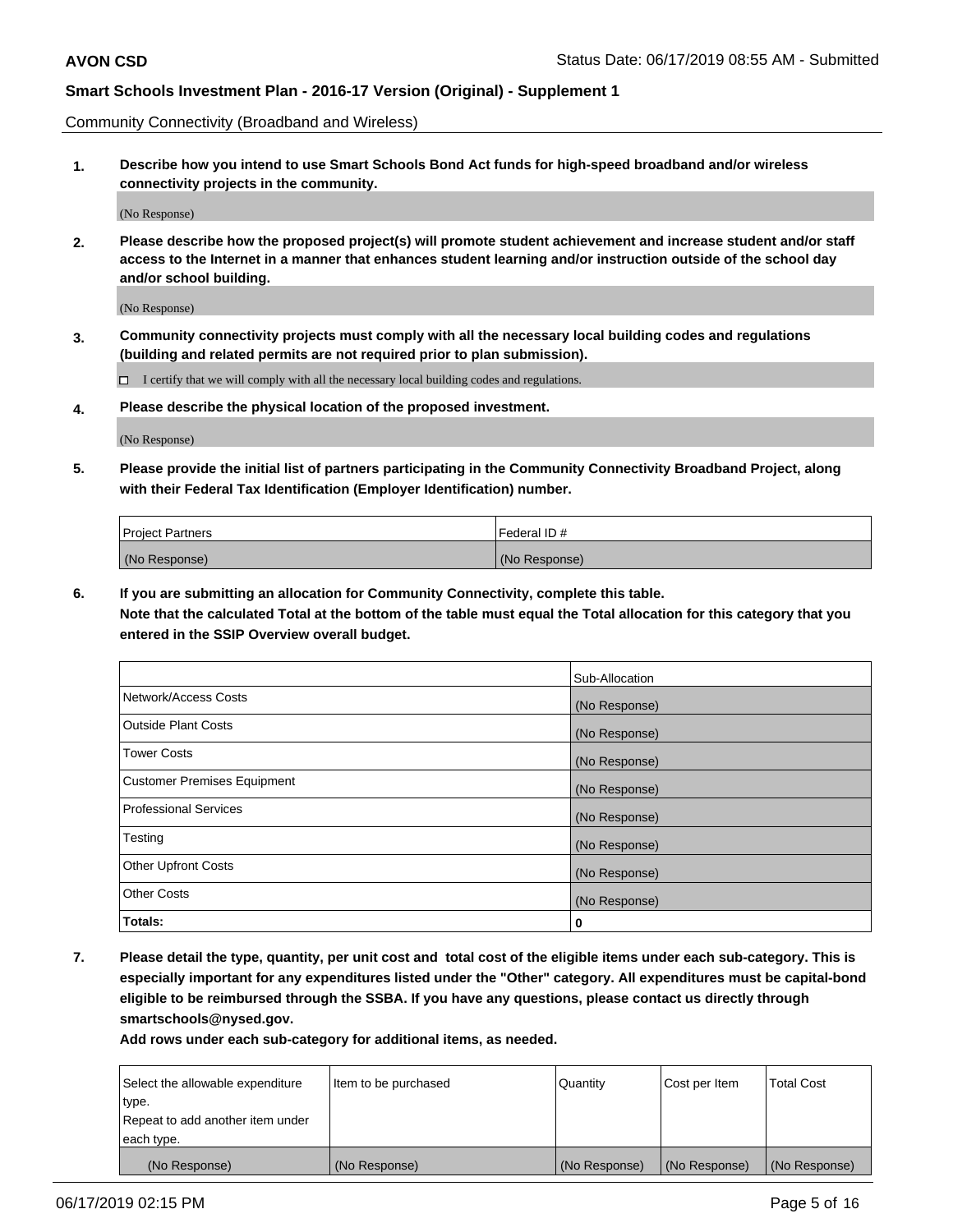#### Classroom Learning Technology

**1. In order for students and faculty to receive the maximum benefit from the technology made available under the Smart Schools Bond Act, their school buildings must possess sufficient connectivity infrastructure to ensure that devices can be used during the school day. Smart Schools Investment Plans must demonstrate that sufficient infrastructure that meets the Federal Communications Commission's 100 Mbps per 1,000 students standard currently exists in the buildings where new devices will be deployed, or is a planned use of a portion of Smart Schools Bond Act funds, or is under development through another funding source. Smart Schools Bond Act funds used for technology infrastructure or classroom technology investments must increase the number of school buildings that meet or exceed the minimum speed standard of 100 Mbps per 1,000 students and staff within 12 months. This standard may be met on either a contracted 24/7 firm service or a "burstable" capability. If the standard is met under the burstable criteria, it must be:**

**1. Specifically codified in a service contract with a provider, and**

**2. Guaranteed to be available to all students and devices as needed, particularly during periods of high demand, such as computer-based testing (CBT) periods.**

**Please describe how your district already meets or is planning to meet this standard within 12 months of plan submission.**

Avon Central Schools subscribes to WAN services through Wayne Finger Lakes BOCES. They currently receive 200 mbs which exceeds this standard.

- **1a. If a district believes that it will be impossible to meet this standard within 12 months, it may apply for a waiver of this requirement, as described on the Smart Schools website. The waiver must be filed and approved by SED prior to submitting this survey.**
	- By checking this box, you are certifying that the school district has an approved waiver of this requirement on file with the New York State Education Department.

### **2. Connectivity Speed Calculator (Required)**

|                         | Number of<br><b>Students</b> | Multiply by<br>100 Kbps | Divide by 1000 Current Speed<br>to Convert to<br>Required | lin Mb | Expected<br>Speed to be<br>Attained Within Required | <b>Expected Date</b><br>When |
|-------------------------|------------------------------|-------------------------|-----------------------------------------------------------|--------|-----------------------------------------------------|------------------------------|
|                         |                              |                         | Speed in Mb                                               |        | 12 Months                                           | Speed Will be<br>Met         |
| <b>Calculated Speed</b> | 1.007                        | 100.700                 | 100                                                       | 200    | 200                                                 | l DNA                        |

**3. If the district wishes to have students and staff access the Internet from wireless devices within the school building, or in close proximity to it, it must first ensure that it has a robust Wi-Fi network in place that has sufficient bandwidth to meet user demand.**

**Please describe how you have quantified this demand and how you plan to meet this demand.**

Avon Central Schools applied for Smart Schools funds 7 months ago to address this standard. The district currently offers their students saturation wireless coverage in all instructional and public areas. The Phase 1 application however, requested funds to upgrade the switch infrastructure and provide a 10 Gigabit back bone for all components of the district supporting our 1 to 1 efforts and to support additional security devices.

**4. All New York State public school districts are required to complete and submit an Instructional Technology Plan survey to the New York State Education Department in compliance with Section 753 of the Education Law and per Part 100.12 of the Commissioner's Regulations.**

**Districts that include educational technology purchases as part of their Smart Schools Investment Plan must have a submitted and approved Instructional Technology Plan survey on file with the New York State Education Department.**

By checking this box, you are certifying that the school district has an approved Instructional Technology Plan survey on file with the New York State Education Department.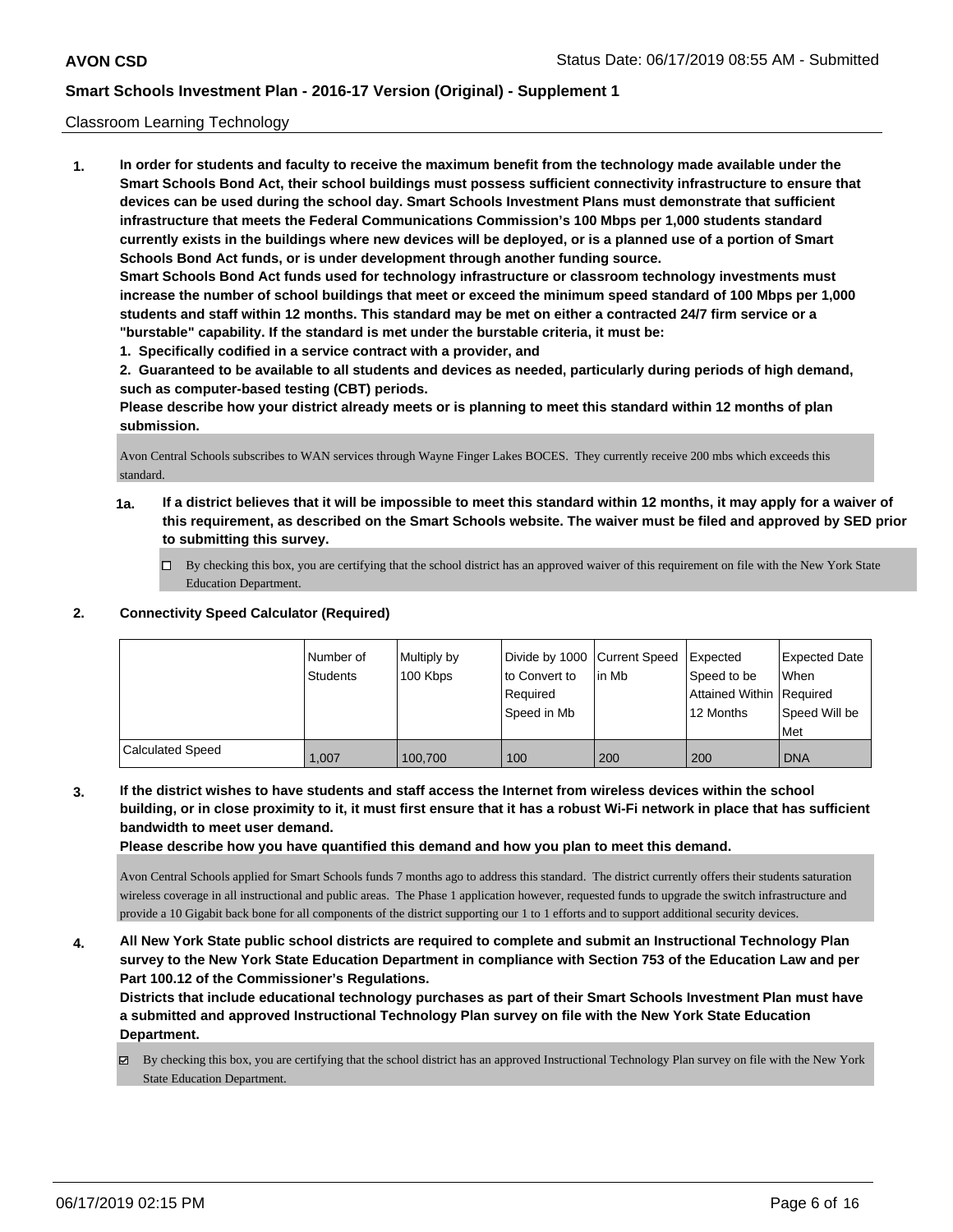#### Classroom Learning Technology

### **5. Describe the devices you intend to purchase and their compatibility with existing or planned platforms or systems. Specifically address the adequacy of each facility's electrical, HVAC and other infrastructure necessary to install and support the operation of the planned technology.**

 Avon Central Schools wishes to establish a one-to-one learning environment with the purchase of over 500 Chrome books for student and faculty use. These devices will be assigned to classrooms and available at all times to the students in those classrooms. The critical component for these devices is the charging cart and the carts the district has selected is designed to operate using a single outlet running normal 110 voltage and 20 Amps. All of Avon's classrooms are serviced by a robust electrical system providing multiple 20 amp circuits in every classroom.

### **6. Describe how the proposed technology purchases will:**

- **> enhance differentiated instruction;**
- **> expand student learning inside and outside the classroom;**
- **> benefit students with disabilities and English language learners; and**
- **> contribute to the reduction of other learning gaps that have been identified within the district.**

**The expectation is that districts will place a priority on addressing the needs of students who struggle to succeed in a rigorous curriculum. Responses in this section should specifically address this concern and align with the district's Instructional Technology Plan (in particular Question 2 of E. Curriculum and Instruction: "Does the district's instructional technology plan address the needs of students with disabilities to ensure equitable access to instruction, materials and assessments?" and Question 3 of the same section: "Does the district's instructional technology plan address the provision of assistive technology specifically for students with disabilities to ensure access to and participation in the general curriculum?"**

#### There are two answers to this question.

Avon Central School offers an "inclusion model" of instruction for students with special needs. All special needs students are included in regular education as often as possible maximizing their opportunities and experiences. In addition, all special education classrooms are equipped with all of the technology devices that other classrooms have. In this one-to-one environment, all students will have access to the devices. There will be no technology gap between special needs and regular education students.

These devices will enhance differentiated instruction as they are part of a one-to-one project. Students will no longer be limited to the average and strictly the classroom presentations. Using these devices, accellerated students can expand their opportunities and go deeper into topics. Teachers can query the students and challenge individual interests. Additionally, students can continue to learn when they are outside the classroom. Students who are struggling with materials can also continue to work outside of classroom hours. Extended time will no longer be limited by a bell schedule. Finally, students who might need an alternative resource can be provided that through the "shares" available via Google Classroom and direct communication with instructors.

In addition to physical access, Avon is a Google District. The Chrome book devices offer students with special needs multiple tools that support them in their instructional goals. Google offers both the ability to read text audibly and to record audible input into Google Docs. A student with limited manual dexterity can speak their input and the chrome book will scribe their efforts. If the student can't read a text, the Google chrome system can read it audibly to the student.

For English Language learners, these devices offer translation from native languages to English, and from English to the native language at the touch of a button. The English language learner population is small at Avon, but they will have the same access to chrome devices as all other students. Finally, each of the chrome books is equipped with a digital camera making every device a portable virtual classroom. Any student could dialogue with instructional resources from any device in the district at any appropriate time.

### **7. Where appropriate, describe how the proposed technology purchases will enhance ongoing communication with parents and other stakeholders and help the district facilitate technology-based regional partnerships, including distance learning and other efforts.**

In this case, there will be limited impact on parent and stakeholder partnerships. Avon does have a robust Parent Portal offering parents secure access to student assignments, attendance, grades, and faculty email addresses. The superintendent of schools regularly uses Google for surveys of stakeholders, and frequently "tweets" information to his followers.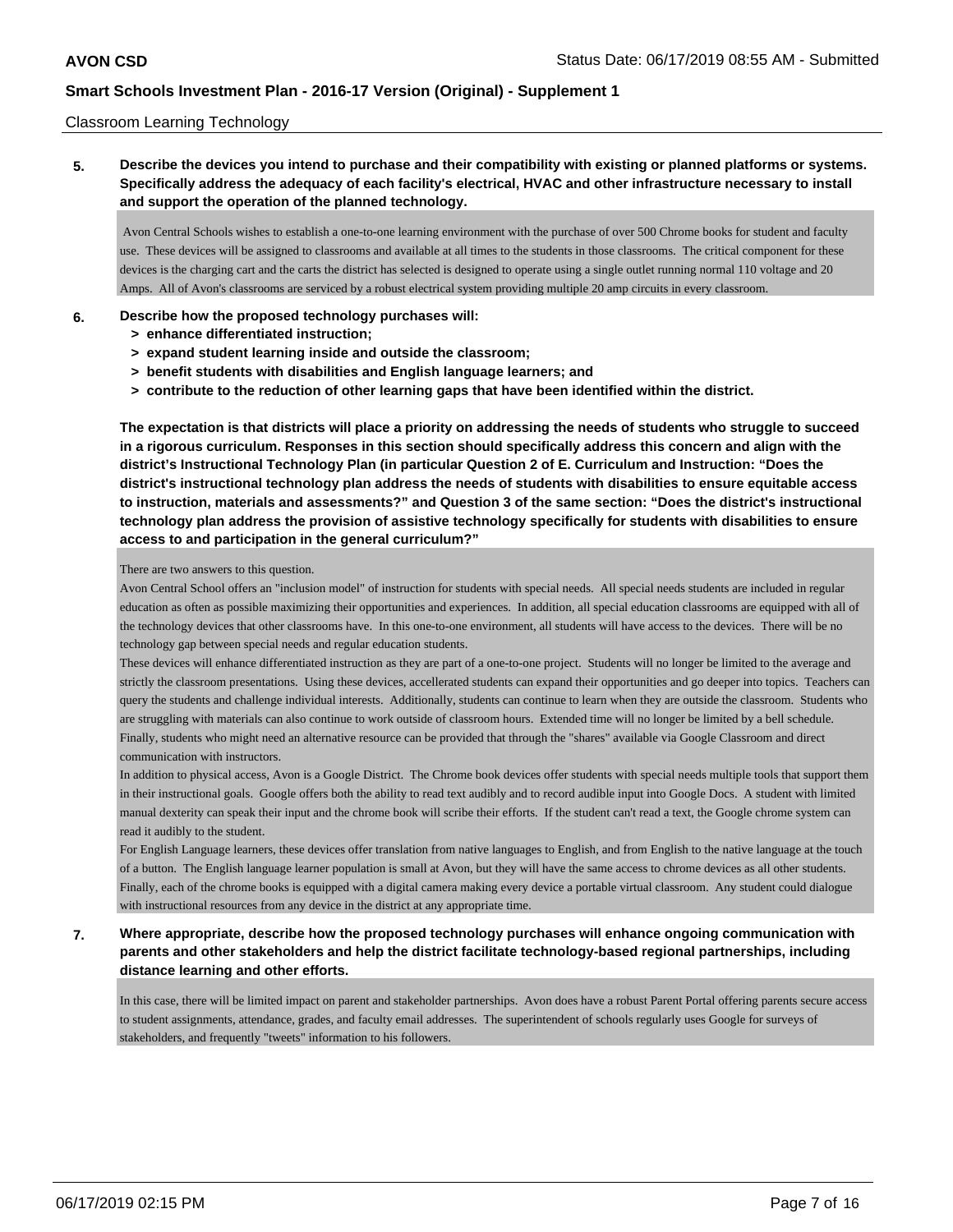#### Classroom Learning Technology

**8. Describe the district's plan to provide professional development to ensure that administrators, teachers and staff can employ the technology purchased to enhance instruction successfully.**

**Note: This response should be aligned and expanded upon in accordance with your district's response to Question 1 of F. Professional Development of your Instructional Technology Plan: "Please provide a summary of professional development offered to teachers and staff, for the time period covered by this plan, to support technology to enhance teaching and learning. Please include topics, audience and method of delivery within your summary."**

Avon Central Schools is committed to establishing a one-to-one learning environment for their students. The most important part of this plan is the staff development that must occur before the program can proceed. During the 2017-18 school year and continuing next year the district has a comprehensive plan to address this.

Lead teachers in the district have completed the Google level 1 and Google Level 2 trainings to facilitate the use of Chrome books in the classroom. A second cohort of teachers will complete this training during the 2018-19 school year. These teachers will become turn key trainers and support future cohorts as they are equipped.

In addition to traditional trainings, Avon has facilitated site visits to school districts that have already implemented one-to-one programs. During these full day visits, the teachers observed actual lessons and mature instructional programs. The teachers learned of the challenges and the successes of early adopters.

The district has already established a professional learning community with nearby Dansville Central Schools. Dansville adopted a one-to-one environment in the early phases of the Smart Schools Bond Act. The two districts are already creating and sharing lesson plans for investigative learning experiences. These lessons are Peer reviewed and results are shared.

- **9. Districts must contact the SUNY/CUNY teacher preparation program that supplies the largest number of the district's new teachers to request advice on innovative uses and best practices at the intersection of pedagogy and educational technology.**
	- By checking this box, you certify that you have contacted the SUNY/CUNY teacher preparation program that supplies the largest number of your new teachers to request advice on these issues.
	- **9a. Please enter the name of the SUNY or CUNY Institution that you contacted.**

SUNY Geneseo

**9b. Enter the primary Institution phone number.**

585-245-5151

**9c. Enter the name of the contact person with whom you consulted and/or will be collaborating with on innovative uses of technology and best practices.**

Dr. Anjoo Sikka

**10. A district whose Smart Schools Investment Plan proposes the purchase of technology devices and other hardware must account for nonpublic schools in the district.**

#### **Are there nonpublic schools within your school district?**

Yes

 $\square$  No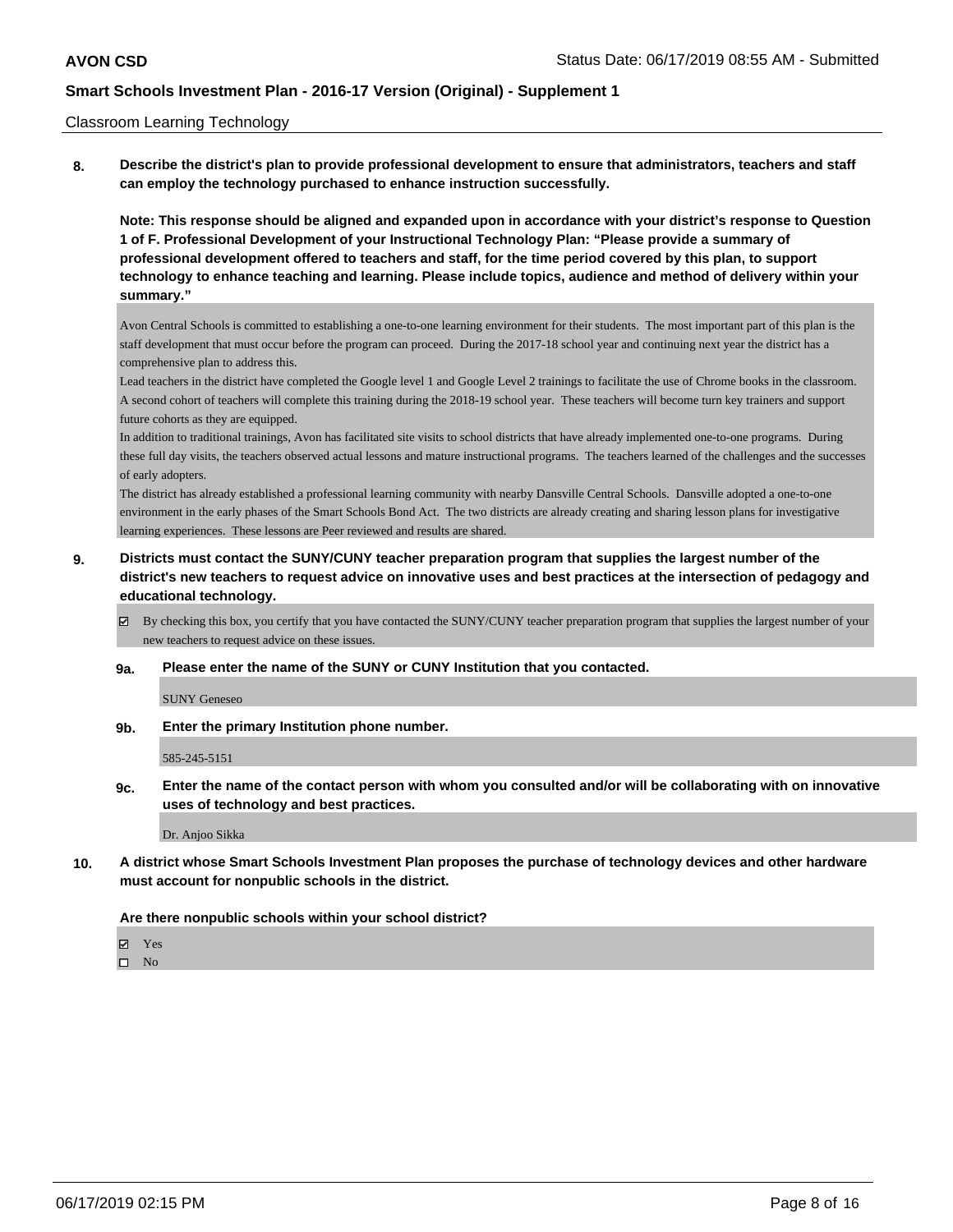### Classroom Learning Technology

**10a. Describe your plan to loan purchased hardware to nonpublic schools within your district. The plan should use your district's nonpublic per-student loan amount calculated below, within the framework of the guidance. Please enter the date by which nonpublic schools must request classroom technology items. Also, specify in your response the devices that the nonpublic schools have requested, as well as in the in the Budget and the Expenditure Table at the end of the page.**

Avon Central Schools has a strong relationship with our non-public partners at St. Agnes parochial schools. Using the non-public calculator, the district determined the allocation for that school and worked with the school to identify their needs. Our Non-public partner asked to purchase equipment that is in alignment with the district purchase. They wish for their students to have access to chrome books and charging stations. These students will have access to the same opportunities as the students in Avon Central Schools. Avon and their Non-Public Partner meet every year before June 1 to review all equipment loans and needs for the upcoming school year. St. Agnes Parochial School must submit their requests for the upcoming year prior to June 1 each year.

**10b. A final Smart Schools Investment Plan cannot be approved until school authorities have adopted regulations specifying the date by which requests from nonpublic schools for the purchase and loan of Smart Schools Bond Act classroom technology must be received by the district.**

 $\boxtimes$  By checking this box, you certify that you have such a plan and associated regulations in place that have been made public.

### **11. Nonpublic Classroom Technology Loan Calculator**

**The Smart Schools Bond Act provides that any Classroom Learning Technology purchases made using Smart Schools funds shall be lent, upon request, to nonpublic schools in the district. However, no school district shall be required to loan technology in amounts greater than the total obtained and spent on technology pursuant to the Smart Schools Bond Act and the value of such loan may not exceed the total of \$250 multiplied by the nonpublic school enrollment in the base year at the time of enactment. See:**

**http://www.p12.nysed.gov/mgtserv/smart\_schools/docs/Smart\_Schools\_Bond\_Act\_Guidance\_04.27.15\_Final.pdf.**

|                                       | 1. Classroom<br>Technology<br>Sub-allocation | l 2. Public<br>l Enrollment<br>$(2014 - 15)$ | 3. Nonpublic<br>Enrollment<br>$(2014-15)$ | l 4. Sum of<br>Public and<br>l Nonpublic<br>Enrollment | 15. Total Per<br>Pupil Sub-<br>lallocation | 16. Total<br>Nonpublic Loan<br>Amount |
|---------------------------------------|----------------------------------------------|----------------------------------------------|-------------------------------------------|--------------------------------------------------------|--------------------------------------------|---------------------------------------|
| Calculated Nonpublic Loan<br>l Amount | 218,980                                      | 1.004                                        | 83                                        | 1.087                                                  | 201                                        | 16.683                                |

**12. To ensure the sustainability of technology purchases made with Smart Schools funds, districts must demonstrate a long-term plan to maintain and replace technology purchases supported by Smart Schools Bond Act funds. This sustainability plan shall demonstrate a district's capacity to support recurring costs of use that are ineligible for Smart Schools Bond Act funding such as device maintenance, technical support, Internet and wireless fees, maintenance of hotspots, staff professional development, building maintenance and the replacement of incidental items. Further, such a sustainability plan shall include a long-term plan for the replacement of purchased devices and equipment at the end of their useful life with other funding sources.**

By checking this box, you certify that the district has a sustainability plan as described above.

**13. Districts must ensure that devices purchased with Smart Schools Bond funds will be distributed, prepared for use, maintained and supported appropriately. Districts must maintain detailed device inventories in accordance with generally accepted accounting principles.**

By checking this box, you certify that the district has a distribution and inventory management plan and system in place.

**14. If you are submitting an allocation for Classroom Learning Technology complete this table. Note that the calculated Total at the bottom of the table must equal the Total allocation for this category that you entered in the SSIP Overview overall budget.**

|                         | Sub-Allocation |
|-------------------------|----------------|
| Interactive Whiteboards | 10             |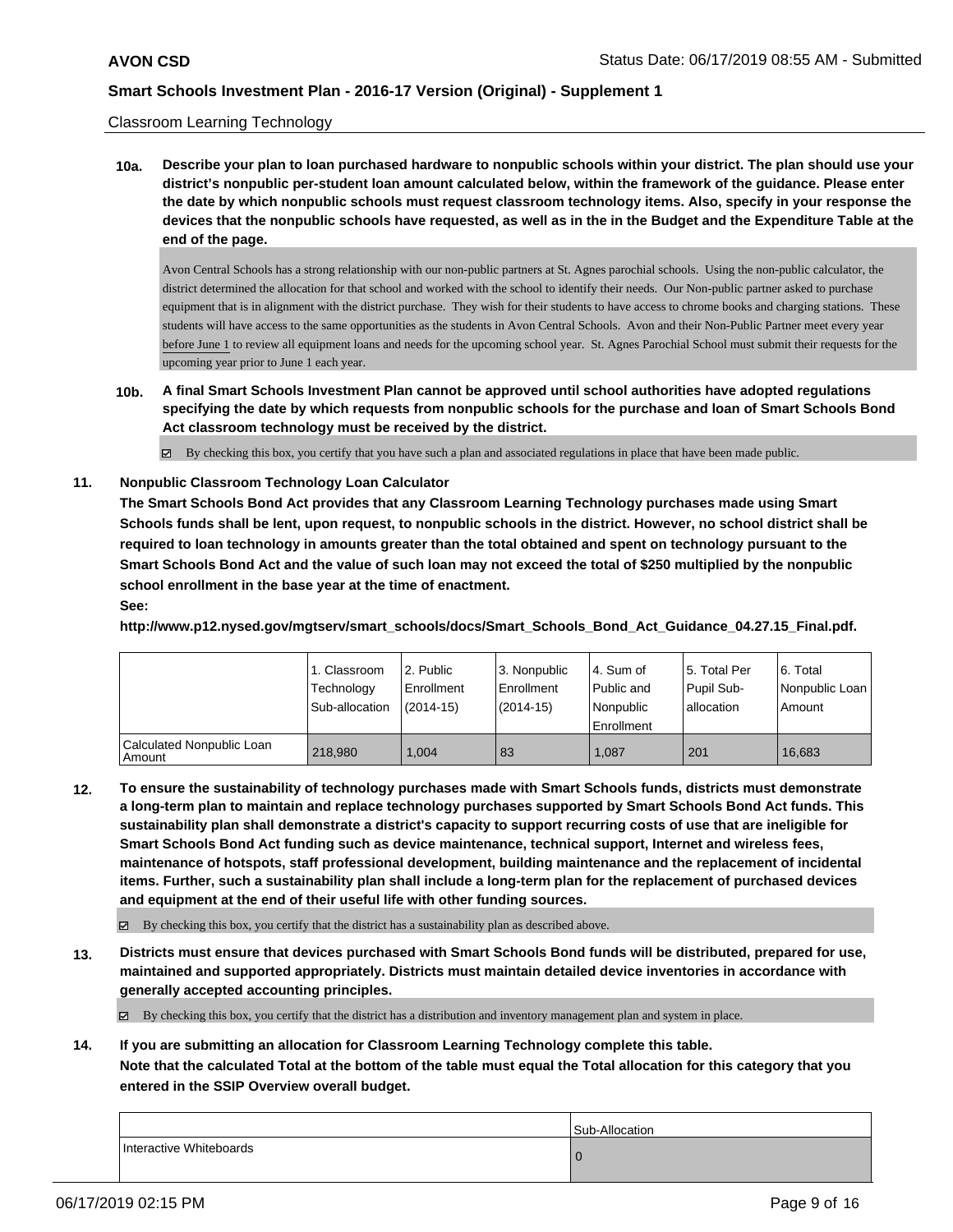Classroom Learning Technology

|                         | Sub-Allocation |
|-------------------------|----------------|
| Computer Servers        | l 0            |
| Desktop Computers       | l 0            |
| Laptop Computers        | 195,936        |
| <b>Tablet Computers</b> | l O            |
| <b>Other Costs</b>      | 23,044         |
| Totals:                 | 218,980        |

**15. Please detail the type, quantity, per unit cost and total cost of the eligible items under each sub-category. This is especially important for any expenditures listed under the "Other" category. All expenditures must be capital-bond eligible to be reimbursed through the SSBA. If you have any questions, please contact us directly through smartschools@nysed.gov.**

**Please specify in the "Item to be Purchased" field which specific expenditures and items are planned to meet the district's nonpublic loan requirement, if applicable.**

**NOTE: Wireless Access Points that will be loaned/purchased for nonpublic schools should ONLY be included in this category, not under School Connectivity, where public school districts would list them. Add rows under each sub-category for additional items, as needed.**

| Select the allowable expenditure<br>type. | Item to be Purchased                                                         | Quantity       | Cost per Item | Total Cost |
|-------------------------------------------|------------------------------------------------------------------------------|----------------|---------------|------------|
| Repeat to add another item under          |                                                                              |                |               |            |
| each type.                                |                                                                              |                |               |            |
| <b>Laptop Computers</b>                   | HP Chromebook x360 11 G1<br>Education Edition Mfc#<br>2DQ88UT#ABA            | 578            | 314           | 181,492    |
| <b>Other Costs</b>                        | Ergotron YES Basic Charging Cart<br>Mfg. Part#: YESBASGMPW4                  | 23             | 905           | 20,805     |
| <b>Laptop Computers</b>                   | Non-Public HP Chromebook x360 11<br>G1 Education Edition Mfc#<br>2DQ88UT#ABA | 46             | 314           | 14,444     |
| <b>Other Costs</b>                        | Non-Public reserved un-allocated<br>funds for future expenditure             |                | 429           | 429        |
| <b>Other Costs</b>                        | Non-Public Ergotron YES Basic<br>Charging Cart Mfg. Part#:<br>YESBASGMPW4    | $\overline{2}$ | 905           | 1,810      |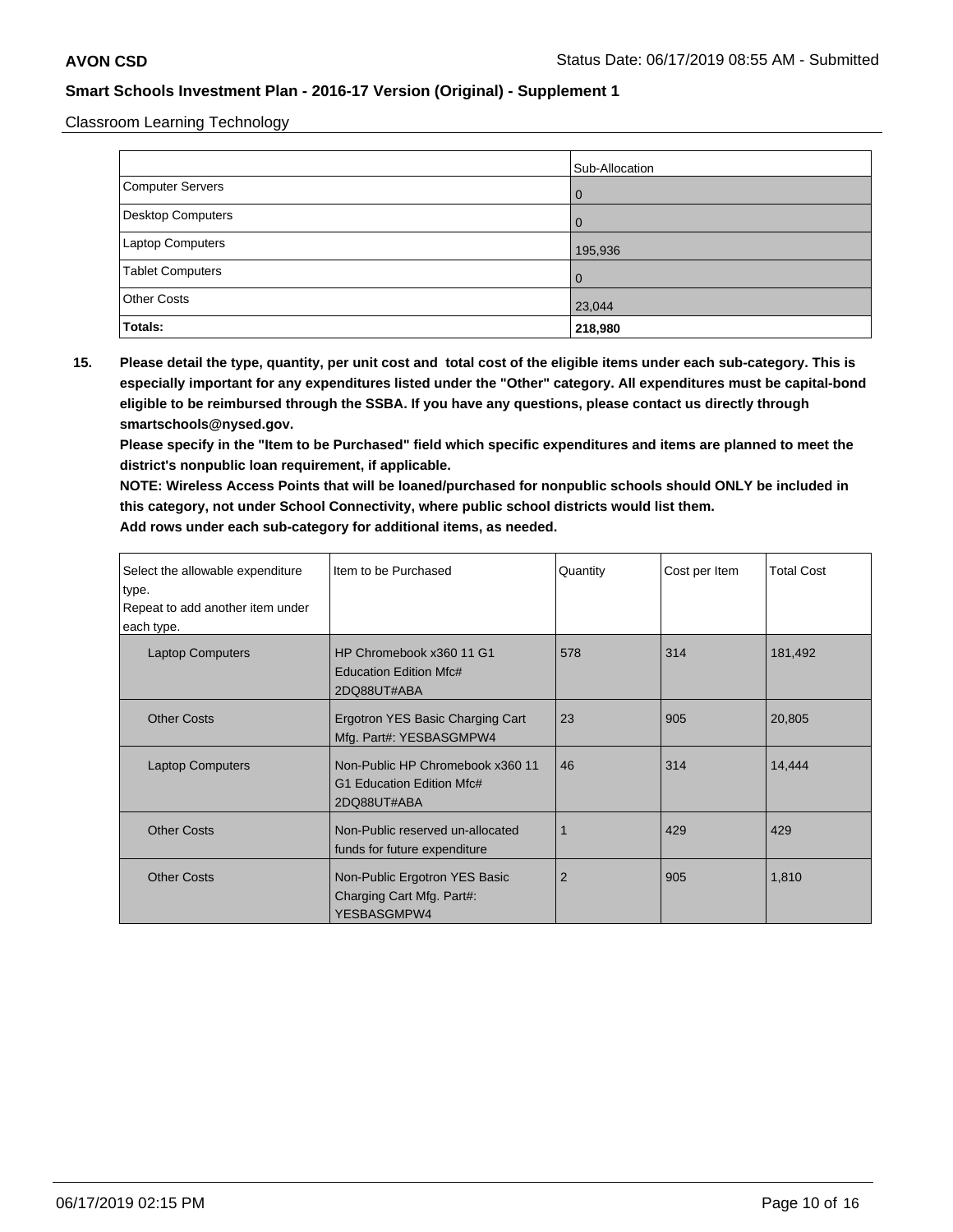#### Pre-Kindergarten Classrooms

**1. Provide information regarding how and where the district is currently serving pre-kindergarten students and justify the need for additional space with enrollment projections over 3 years.**

(No Response)

- **2. Describe the district's plan to construct, enhance or modernize education facilities to accommodate prekindergarten programs. Such plans must include:**
	- **Specific descriptions of what the district intends to do to each space;**
	- **An affirmation that pre-kindergarten classrooms will contain a minimum of 900 square feet per classroom;**
	- **The number of classrooms involved;**
	- **The approximate construction costs per classroom; and**
	- **Confirmation that the space is district-owned or has a long-term lease that exceeds the probable useful life of the improvements.**

(No Response)

**3. Smart Schools Bond Act funds may only be used for capital construction costs. Describe the type and amount of additional funds that will be required to support ineligible ongoing costs (e.g. instruction, supplies) associated with any additional pre-kindergarten classrooms that the district plans to add.**

(No Response)

**4. All plans and specifications for the erection, repair, enlargement or remodeling of school buildings in any public school district in the State must be reviewed and approved by the Commissioner. Districts that plan capital projects using their Smart Schools Bond Act funds will undergo a Preliminary Review Process by the Office of Facilities Planning.**

**Please indicate on a separate row each project number given to you by the Office of Facilities Planning.**

| Project Number |  |
|----------------|--|
| (No Response)  |  |
|                |  |

**5. If you have made an allocation for Pre-Kindergarten Classrooms, complete this table.**

**Note that the calculated Total at the bottom of the table must equal the Total allocation for this category that you entered in the SSIP Overview overall budget.**

|                                          | Sub-Allocation |
|------------------------------------------|----------------|
| Construct Pre-K Classrooms               | (No Response)  |
| Enhance/Modernize Educational Facilities | (No Response)  |
| <b>Other Costs</b>                       | (No Response)  |
| Totals:                                  | 0              |

**6. Please detail the type, quantity, per unit cost and total cost of the eligible items under each sub-category. This is especially important for any expenditures listed under the "Other" category. All expenditures must be capital-bond eligible to be reimbursed through the SSBA. If you have any questions, please contact us directly through smartschools@nysed.gov.**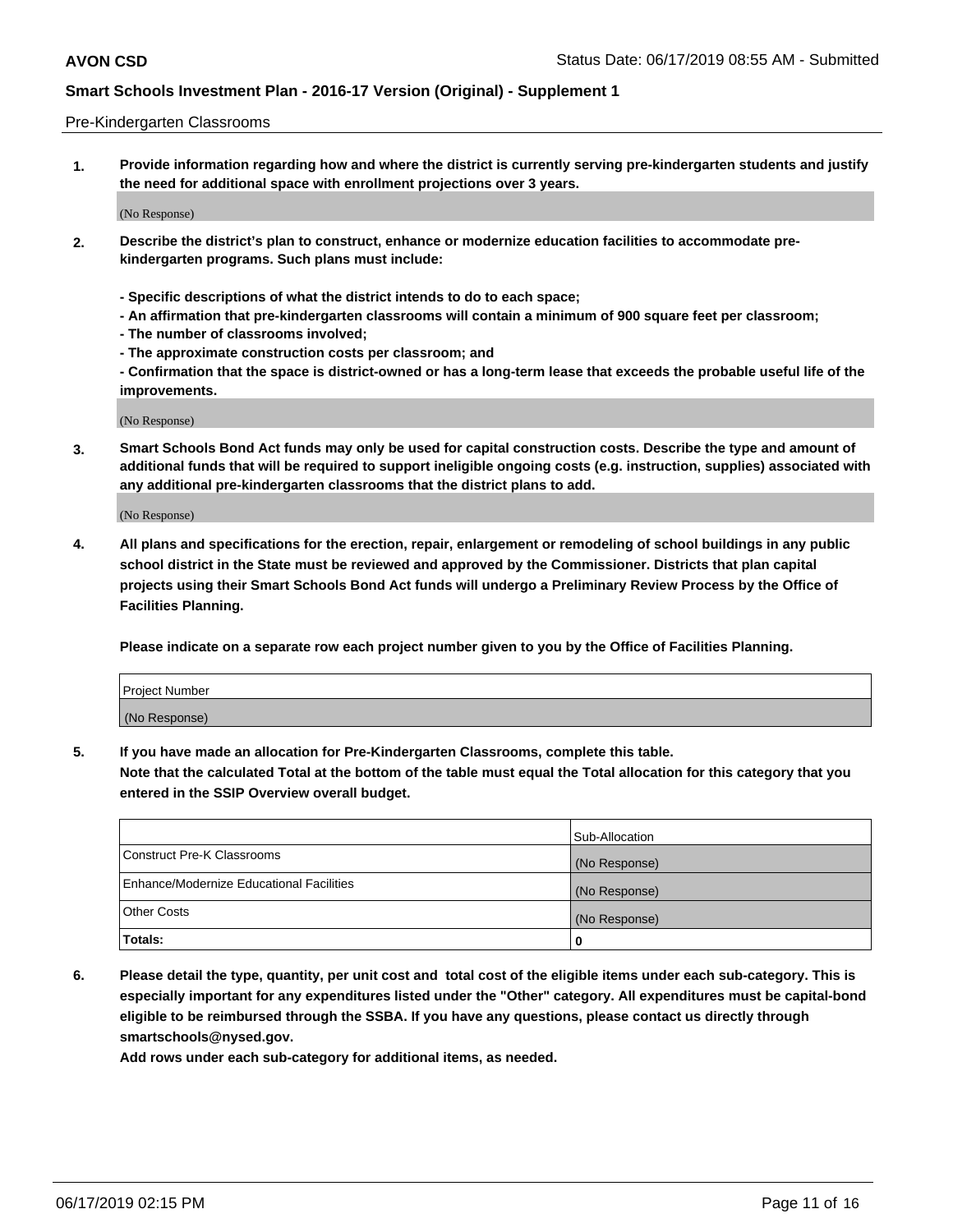Pre-Kindergarten Classrooms

| Select the allowable expenditure | Item to be purchased | Quantity      | Cost per Item | <b>Total Cost</b> |
|----------------------------------|----------------------|---------------|---------------|-------------------|
| type.                            |                      |               |               |                   |
| Repeat to add another item under |                      |               |               |                   |
| each type.                       |                      |               |               |                   |
| (No Response)                    | (No Response)        | (No Response) | (No Response) | (No Response)     |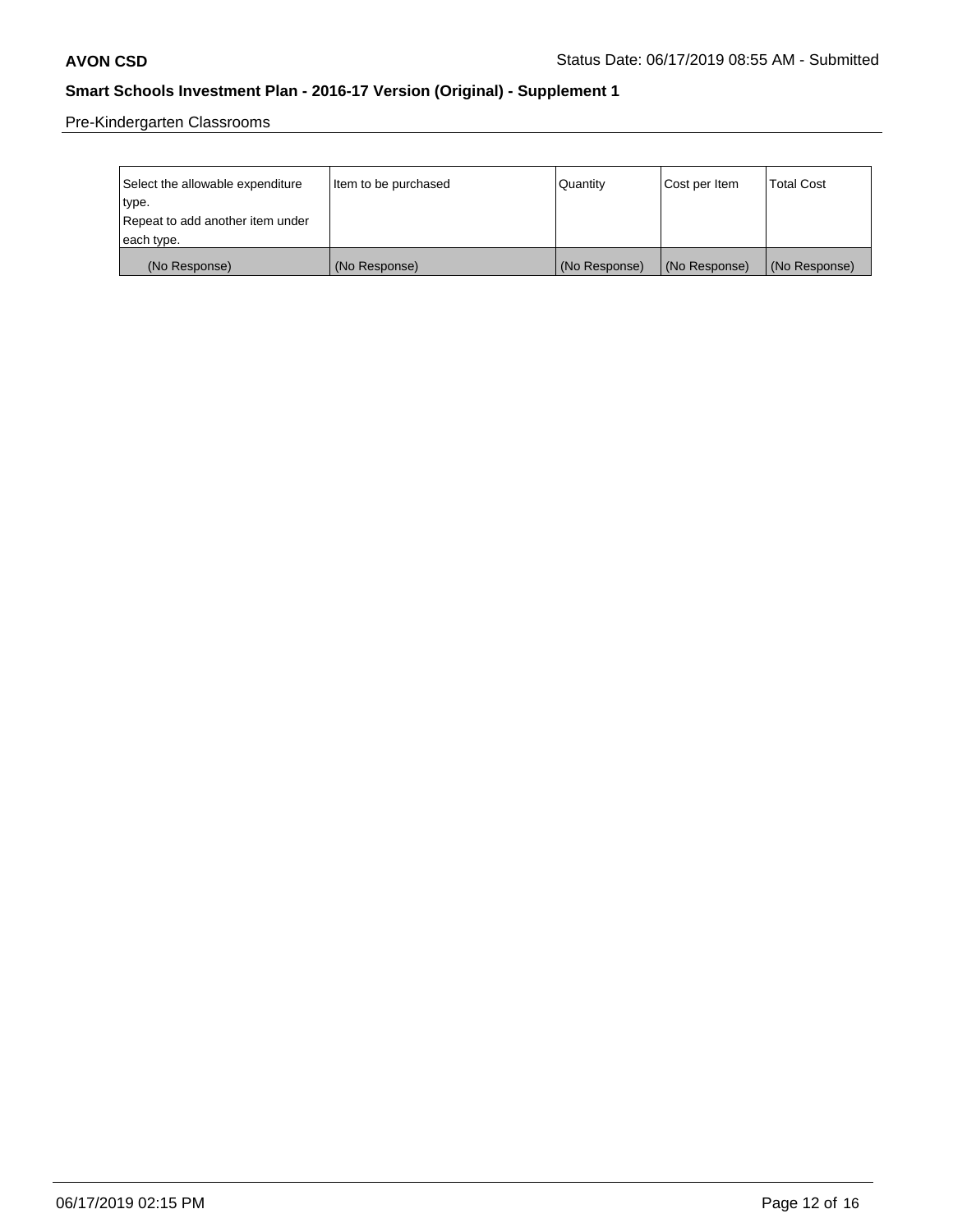Replace Transportable Classrooms

**1. Describe the district's plan to construct, enhance or modernize education facilities to provide high-quality instructional space by replacing transportable classrooms.**

(No Response)

**2. All plans and specifications for the erection, repair, enlargement or remodeling of school buildings in any public school district in the State must be reviewed and approved by the Commissioner. Districts that plan capital projects using their Smart Schools Bond Act funds will undergo a Preliminary Review Process by the Office of Facilities Planning.**

**Please indicate on a separate row each project number given to you by the Office of Facilities Planning.**

| Project Number |  |
|----------------|--|
|                |  |
|                |  |
|                |  |
|                |  |
| (No Response)  |  |
|                |  |
|                |  |
|                |  |

**3. For large projects that seek to blend Smart Schools Bond Act dollars with other funds, please note that Smart Schools Bond Act funds can be allocated on a pro rata basis depending on the number of new classrooms built that directly replace transportable classroom units.**

**If a district seeks to blend Smart Schools Bond Act dollars with other funds describe below what other funds are being used and what portion of the money will be Smart Schools Bond Act funds.**

(No Response)

**4. If you have made an allocation for Replace Transportable Classrooms, complete this table. Note that the calculated Total at the bottom of the table must equal the Total allocation for this category that you entered in the SSIP Overview overall budget.**

|                                                | Sub-Allocation |
|------------------------------------------------|----------------|
| Construct New Instructional Space              | (No Response)  |
| Enhance/Modernize Existing Instructional Space | (No Response)  |
| <b>Other Costs</b>                             | (No Response)  |
| Totals:                                        | 0              |

**5. Please detail the type, quantity, per unit cost and total cost of the eligible items under each sub-category. This is especially important for any expenditures listed under the "Other" category. All expenditures must be capital-bond eligible to be reimbursed through the SSBA. If you have any questions, please contact us directly through smartschools@nysed.gov.**

| Select the allowable expenditure | Item to be purchased | l Quantitv    | Cost per Item | <b>Total Cost</b> |
|----------------------------------|----------------------|---------------|---------------|-------------------|
| type.                            |                      |               |               |                   |
| Repeat to add another item under |                      |               |               |                   |
| each type.                       |                      |               |               |                   |
| (No Response)                    | (No Response)        | (No Response) | (No Response) | (No Response)     |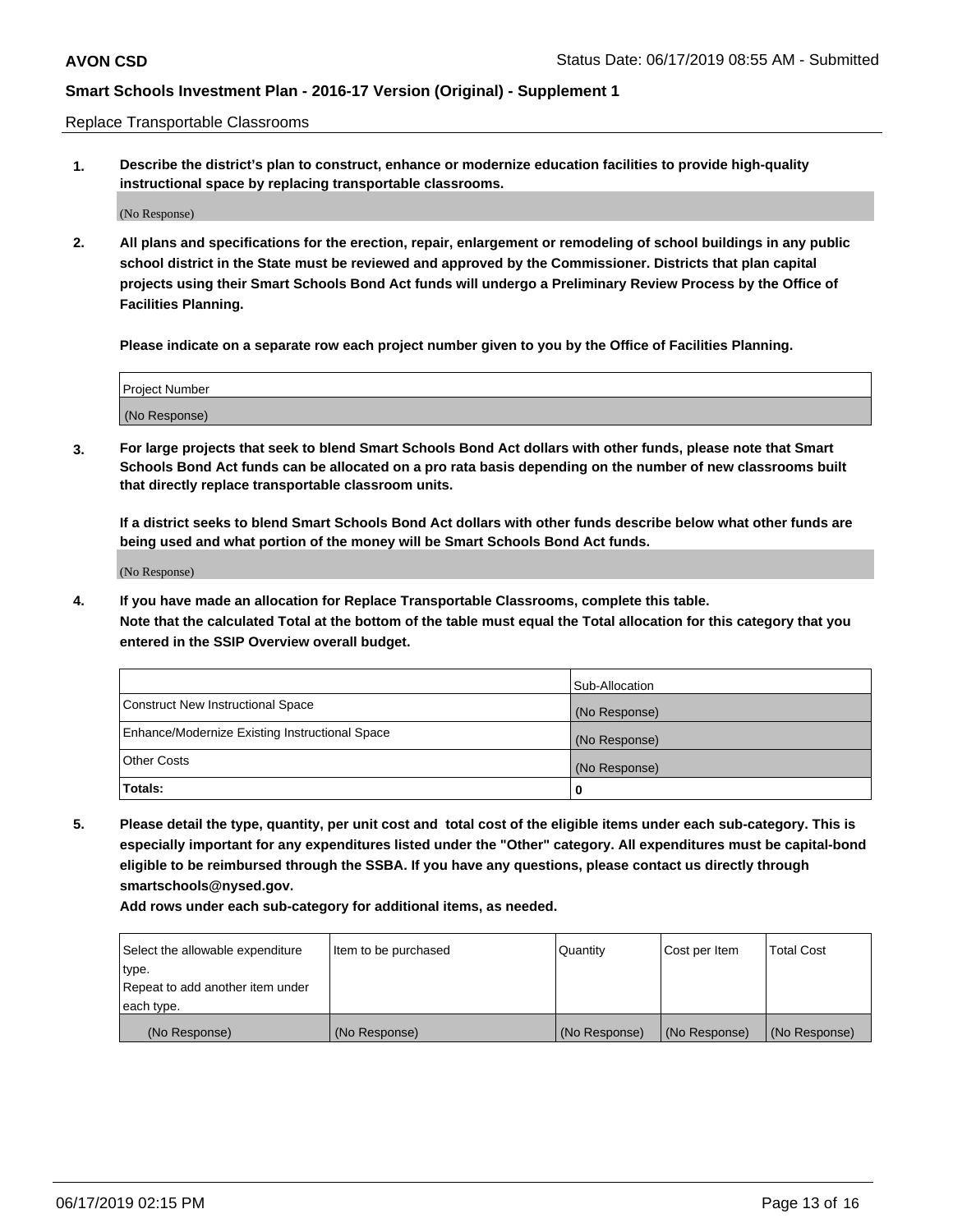### High-Tech Security Features

### **1. Describe how you intend to use Smart Schools Bond Act funds to install high-tech security features in school buildings and on school campuses.**

During the planning for this application, Avon Central conducted an internal security survey. Door security is currently strong with double vestibule entrances at all facilities and intercom access systems. Camera coverage of the campus was determined to be "basic." Cameras and a recording server were in place, with annual purchases through the New York Safe Schools funding used to maintain the existing cameras. The recording server was determined to have limited storage capacity and poor search capabilities in the server software. An upgrade to the video storage server would provide extended storage capacity and and search and track capacity when reviewing events. Additional areas of the campus, both internal and external, were identified as vulnerable and good candidates for additional camera placement.

In the pending application #1, Avon Central Schools requested funds from the Smart Schools Grant to replace the security video storage server and to increase the number of cameras placed on campus.

In phase 2, Avon Central Schools is requesting funds to cover areas of the campus surrounding the buildings to better protect the students and monitor the comings and goings of visitors on the campus.

**2. All plans and specifications for the erection, repair, enlargement or remodeling of school buildings in any public school district in the State must be reviewed and approved by the Commissioner. Districts that plan capital projects using their Smart Schools Bond Act funds will undergo a Preliminary Review Process by the Office of Facilities Planning.** 

**Please indicate on a separate row each project number given to you by the Office of Facilities Planning.**

| <b>Project Number</b> |  |
|-----------------------|--|
| 24-01-01-04-7-999-002 |  |

- **3. Was your project deemed eligible for streamlined Review?**
	- Yes
	- $\boxtimes$  No
- **4. Include the name and license number of the architect or engineer of record.**

| Name            | License Number |  |
|-----------------|----------------|--|
| Nick Signorelli | 24017          |  |

**5. If you have made an allocation for High-Tech Security Features, complete this table.**

**Note that the calculated Total at the bottom of the table must equal the Total allocation for this category that you entered in the SSIP Overview overall budget.**

|                                                      | Sub-Allocation |
|------------------------------------------------------|----------------|
| Capital-Intensive Security Project (Standard Review) | l 0            |
| <b>Electronic Security System</b>                    | 60,049         |
| <b>Entry Control System</b>                          | l 0            |
| Approved Door Hardening Project                      | l O            |
| <b>Other Costs</b>                                   | l O            |
| Totals:                                              | 60,049         |

**6. Please detail the type, quantity, per unit cost and total cost of the eligible items under each sub-category. This is especially important for any expenditures listed under the "Other" category. All expenditures must be capital-bond eligible to be reimbursed through the SSBA. If you have any questions, please contact us directly through smartschools@nysed.gov.**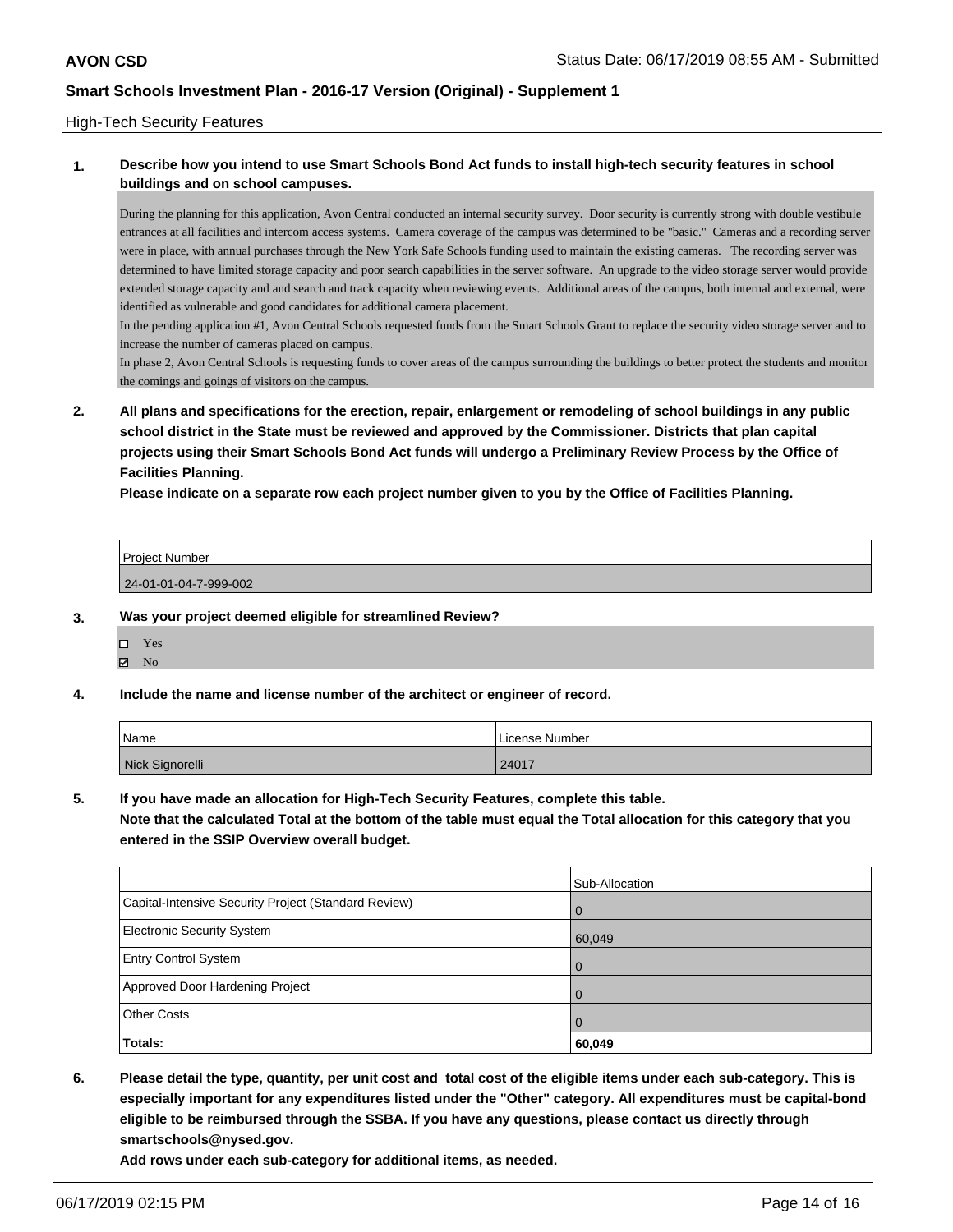High-Tech Security Features

| Select the allowable expenditure<br>type.<br>Repeat to add another item under<br>each type. | Item to be purchased                                                                                                                                                           | Quantity | Cost per Item | <b>Total Cost</b> |
|---------------------------------------------------------------------------------------------|--------------------------------------------------------------------------------------------------------------------------------------------------------------------------------|----------|---------------|-------------------|
| <b>Electronic Security System</b>                                                           | Avigilon: 5K (16 MP) H.264 HD Pro<br>with LightCatcher Technology                                                                                                              | 4.00     | 6,713         | 26,852            |
| <b>Electronic Security System</b>                                                           | Avigilon: ACC 6 Enterprise license for<br>up to 4 camera channels                                                                                                              | 1.00     | 1,034         | 1,034             |
| <b>Electronic Security System</b>                                                           | Avigilon: Large Format Enclosure for<br>HD IP Pro Cameras with<br>12VDC/24VAC Heater, Wall Bracket<br>and Sunshield, Max combined camera<br>and lens length is 12.8" (32.5 cm) | 4.00     | 371           | 1,484             |
| <b>Electronic Security System</b>                                                           | Avigilon: Optional PoE+ power<br>module, Powers full camera enclosure<br>features & camera with a single<br><b>Ethernet connection</b>                                         | 4.00     | 210           | 840               |
| <b>Electronic Security System</b>                                                           | Avigilon: Reinforcing wall mount<br>adapter for ES-HD-HWS-SM, ES-HD-<br>HWS, ES-HD-CWS, ES-HD-HWS-LG<br>& ES-HD-CWS-LG                                                         | 4.00     | 36            | 144               |
| <b>Electronic Security System</b>                                                           | Avigilon: Sigma, 18-35mm, f/1.8, Auto-<br>Iris, Vari Focal                                                                                                                     | 4.00     | 1,486         | 5,944             |
| <b>Electronic Security System</b>                                                           | Avigilon: Single port Gigabit 802.3at<br>PoE Plus injector, Class 4 - NA power<br>cord                                                                                         | 4.00     | 68            | 272               |
| <b>Electronic Security System</b>                                                           | Day Automation: Exterior IP Camera<br><b>Termination Kit</b>                                                                                                                   | 4.00     | 98            | 392               |
| <b>Electronic Security System</b>                                                           | Day Automation: Network Video<br>Server, 2U Rack Mount, 84 TB, and<br>Academic Licensing, Includes<br>application configuration services.                                      | 1.00     | 19,167        | 19,167            |
| <b>Electronic Security System</b>                                                           | <b>Professional Services for</b><br>Engineering/Programming/Proj<br>Management/Checkout                                                                                        | 1.00     | 3,920         | 3,920             |